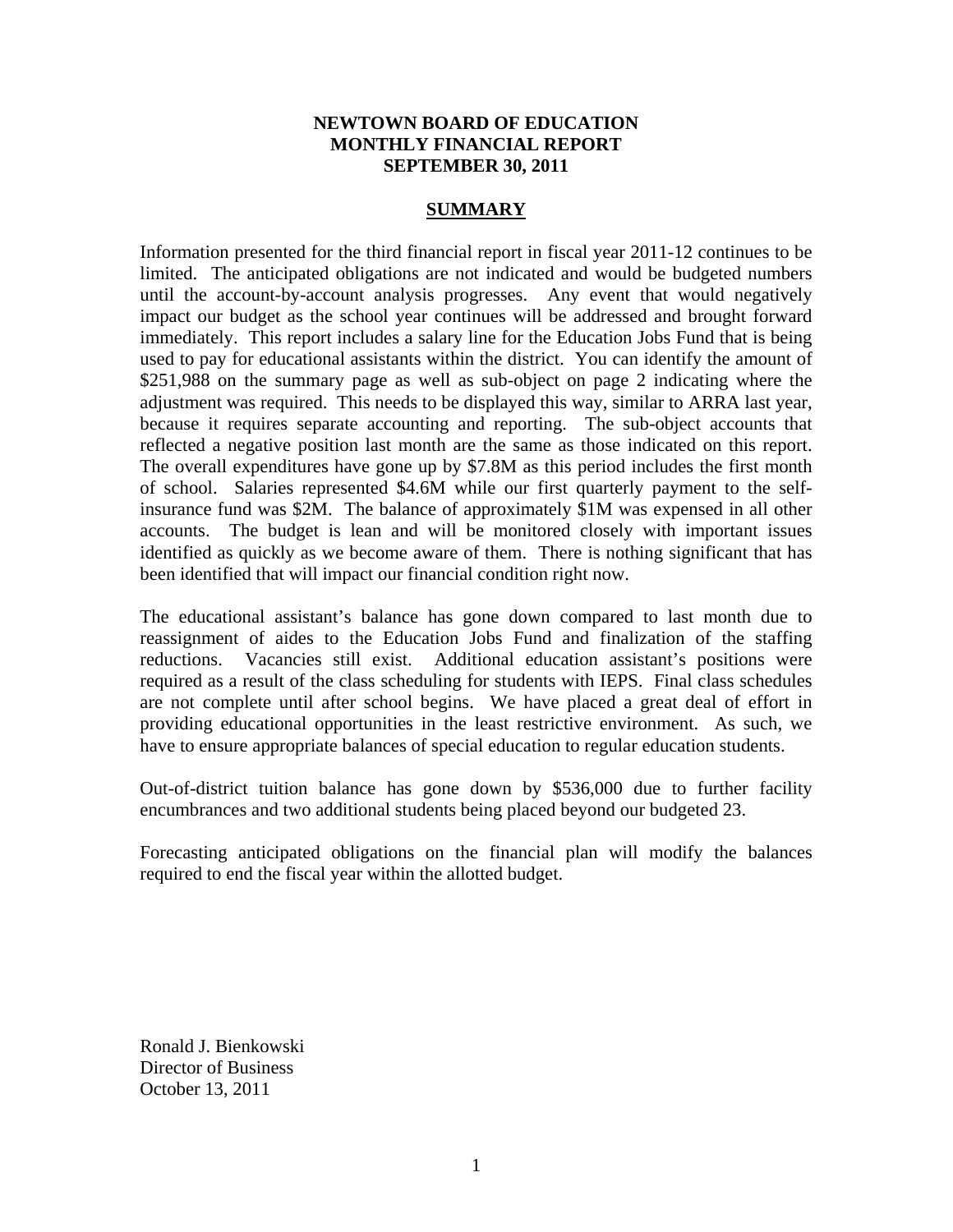## **TERMS AND DEFINITIONS**

The Newtown Board of Education's Monthly Financial Report provides summary financial information in the following areas:

- Object Code a service or commodity obtained as the result of a specific expenditure defined by eight (of the nine) categories: Salaries, Employee Benefits, Professional Services, Purchased Property Services, Other Purchased Services, Supplies, Property and Miscellaneous.
- Expense Category further defines the type of expense by Object Code
- Approved Budget indicates a town approved financial plan used by the school district to achieve its goals and objectives.
- **Current Budget** adjusts the Approved Budget calculating adjustments  $(+ \text{ or } -)$  to the identified object codes.
- Year-To-Date Expended indicates the actual amount of cumulative expenditures processed by the school district through the month-end date indicated on the monthly budget summary report.
- Encumber indicates approved financial obligations of the school district as a result of employee salary contracts, purchasing agreements, purchase orders, or other identified obligations not processed for payment by the date indicated on the monthly budget summary report.
- Balance calculates object code account balances subtracting expenditures and encumbrances from the current budget amount indicating accounts with unobligated balances or anticipated deficits.

The monthly budget summary report also provides financial information on the Education Jobs Fund, State of Connecticut grant reimbursement programs (Excess Cost Grant and Magnet Grant Transportation). These reimbursement grants/programs are used to supplement local school district budget programs as follows:

Education Jobs Fund  $-$  is a two year program. This year is the second year. It is designated to assist local boards to provide continuing employment for school personnel at risk due to budget cuts.

Excess Cost Grant – this State of Connecticut reimbursement grant is used to support local school districts for education costs of identified special education students whose annual education costs meet or exceed local education tuition rates by  $4\frac{1}{2}$ . Students placed by the Department of Child and Family Services (DCF) are reimbursed after the school district has meet the initial local education tuition rates. School districts report these costs annually in December and March of each fiscal year. State of Connecticut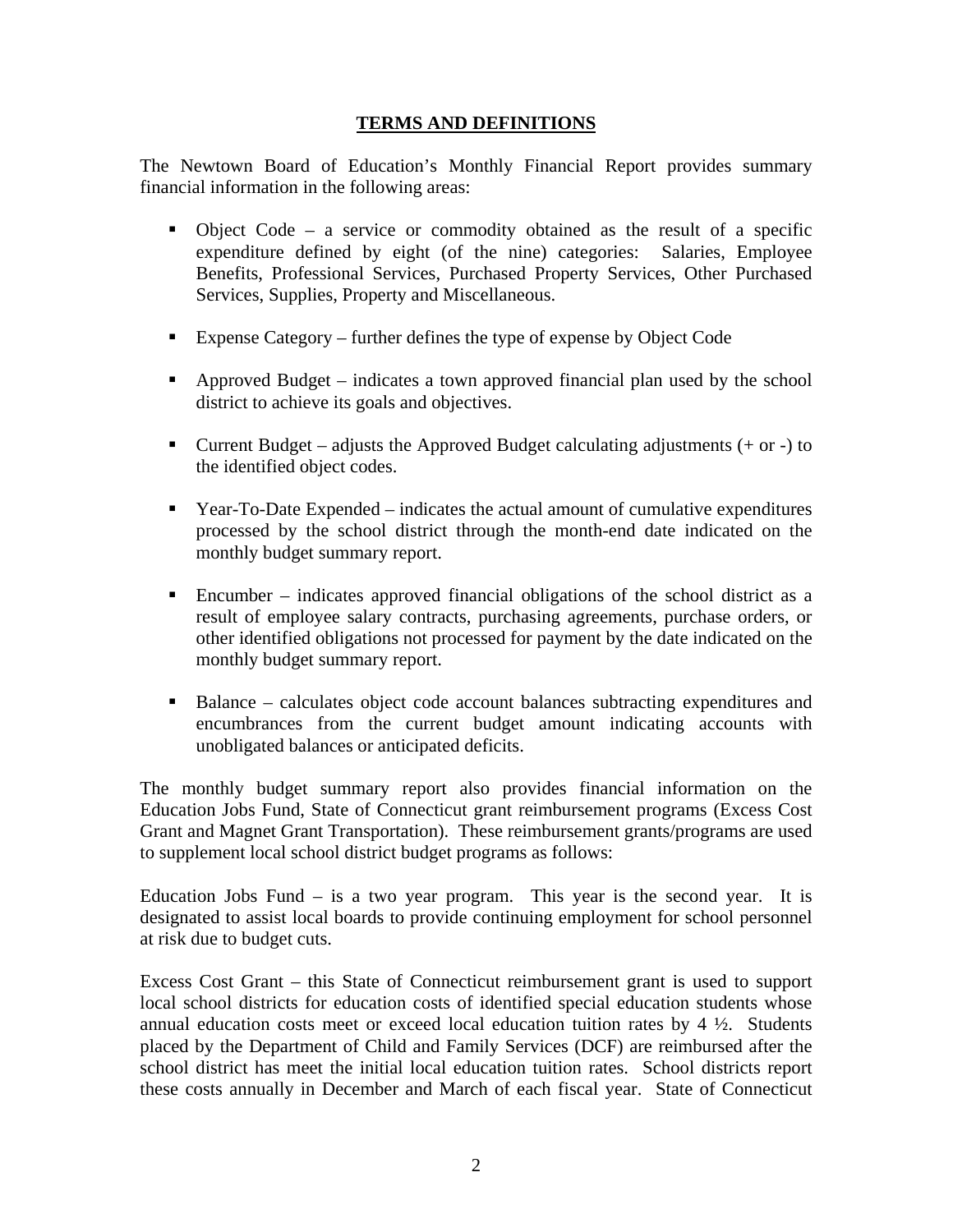grant calculations are determined by reimbursing eligible costs (60%-100%) based on the SDE grant allocation. Current year detail changes will be forthcoming in future report narratives

Magnet Transportation Grant – provides reimbursement of \$1,300 for local students attending approved magnet school programs.

The last portion of the monthly budget summary reports school generated revenue fees that are anticipated revenue to the Town of Newtown. Fees include:

- High school fees for three identified program with the highest amount of fees anticipated from the high school sports participation fees,
- Building related fees for the use of the high school pool facility, and
- **Miscellaneous fees.**

Providing current financial information to the Board of Education is essential in order to remain within the allotted budget while maintaining a financial spending plan that meets the mission and goals of Newtown Board of Education.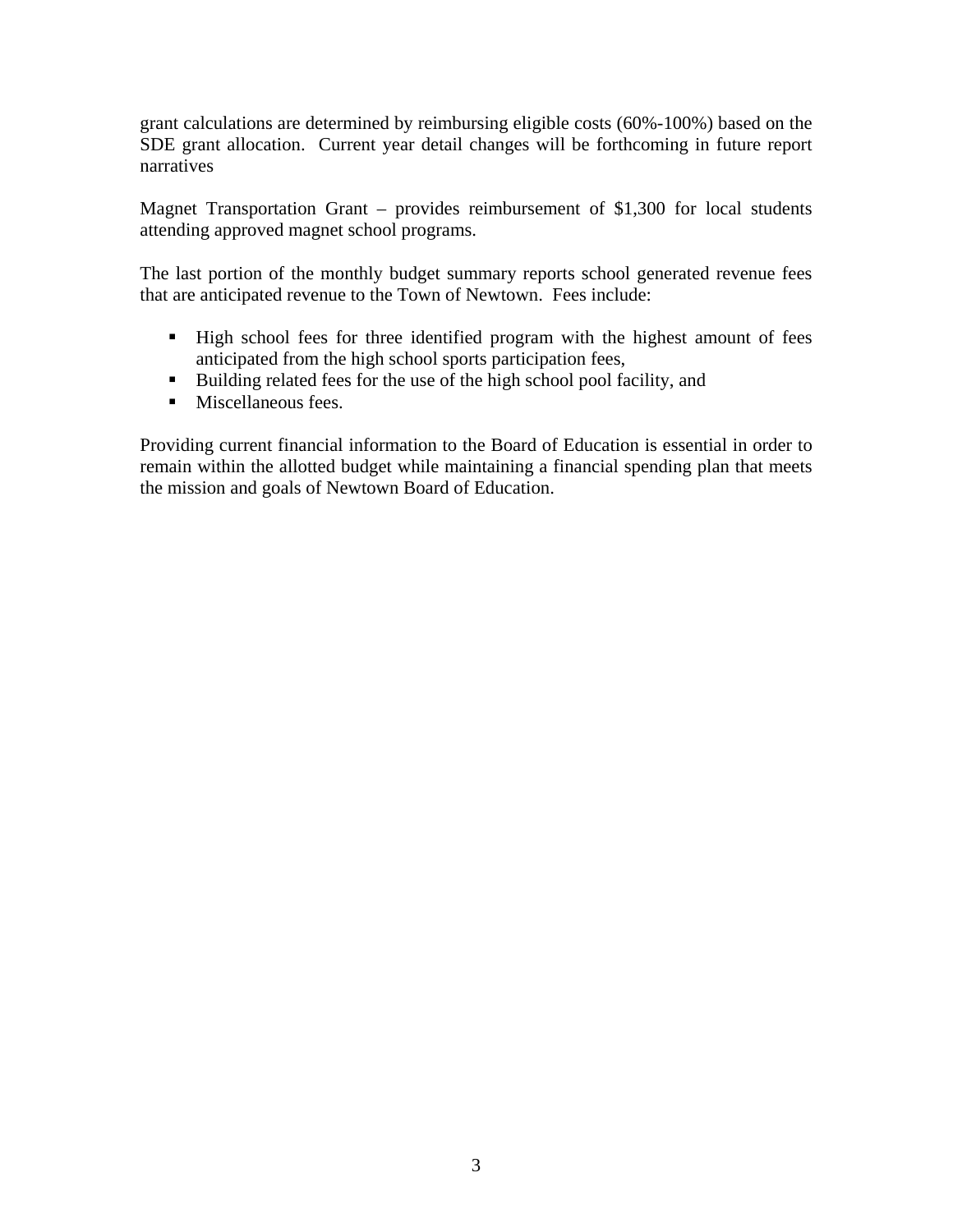# BUDGET SUMMARY REPORT

| <b>OBJECT</b> |                                        | 2011-2012              |              |                       |        |                        |                 |        |                |
|---------------|----------------------------------------|------------------------|--------------|-----------------------|--------|------------------------|-----------------|--------|----------------|
| <b>CODE</b>   | <b>EXPENSE CATEGORY</b>                | <b>APPROVED BUDGET</b> |              | <b>CURRENT BUDGET</b> |        | <b>YTD EXPENDITURE</b> | <b>ENCUMBER</b> |        | <b>BALANCE</b> |
|               | <b>GENERAL FUND BUDGET</b>             |                        |              |                       |        |                        |                 |        |                |
| 100           | <b>SALARIES</b>                        | \$<br>42,907,275 \$    |              | 42,655,287 \$         |        | 5,676,109 \$           | 35,488,741 \$   |        | 1,490,438      |
| 200           | <b>EMPLOYEE BENEFITS</b>               | \$<br>10,575,126 \$    |              | 10,575,126 \$         |        | 3,002,443 \$           | 661,776 \$      |        | 6,910,907      |
| 300           | PROFESSIONAL SERVICES                  | \$<br>715,720 \$       |              | 715,720 \$            |        | 147,747 \$             | 244,203 \$      |        | 323,770        |
| 400           | PURCHASED PROPERTY SERV.               | \$<br>1,891,169 \$     |              | 1,891,169 \$          |        | 337,767 \$             | 601,058 \$      |        | 952,344        |
| 500           | <b>OTHER PURCHASED SERVICES</b>        | \$<br>6,686,624 \$     |              | $6,686,624$ \$        |        | 983,955 \$             | 1,537,455 \$    |        | 4,165,214      |
| 600           | <b>SUPPLIES</b>                        | \$<br>4,802,441 \$     |              | 4,802,441 \$          |        | 842,554 \$             | 1,656,668 \$    |        | 2,303,219      |
| 700           | <b>PROPERTY</b>                        | \$<br>329,975 \$       |              | 329,975 \$            |        | 175,075 \$             | $6,097$ \$      |        | 148,803        |
| 800           | <b>MISCELLANEOUS</b>                   | \$<br>63,097 \$        |              | 63,097 \$             |        | 42,493 \$              | $1,120$ \$      |        | 19,484         |
|               | <b>TOTAL GENERAL FUND BUDGET</b>       | \$<br>67,971,427 \$    |              | 67,719,439 \$         |        | 11,208,142 \$          | $40,197,118$ \$ |        | 16,314,180     |
|               | <b>EDUCATION JOBS FUND</b>             |                        |              |                       |        |                        |                 |        |                |
| 100           | <b>SALARIES</b>                        |                        | $\mathbb{S}$ | 251.988 \$            |        | 11.882 \$              | 231.327 \$      |        | 8,779          |
| 200           | <b>EMPLOYEE BENEFITS</b>               |                        | \$           |                       | $-$ \$ | $-$ \$                 |                 | $-$ \$ |                |
|               | <b>TOTAL EDUCATION JOBS FUND</b>       | \$                     | $-$ \$       | 251,988 \$            |        | $11,882$ \$            | $231,327$ \$    |        | 8,779          |
|               |                                        |                        |              |                       |        |                        |                 |        |                |
|               | <b>GRAND TOTAL</b>                     | \$<br>$67,971,427$ \$  |              | $67,971,427$ \$       |        | $11,220,024$ \$        | 40,428,444      | \$     | 16,322,959     |
|               |                                        |                        |              | (0)                   |        |                        |                 |        |                |
|               | Excess Cost Grant Reimbursement Offset | 77.26%                 |              |                       |        |                        |                 | \$     | 1,409,380      |
|               | Net Projected Balance                  |                        |              |                       |        |                        |                 | \$     | 17,732,339     |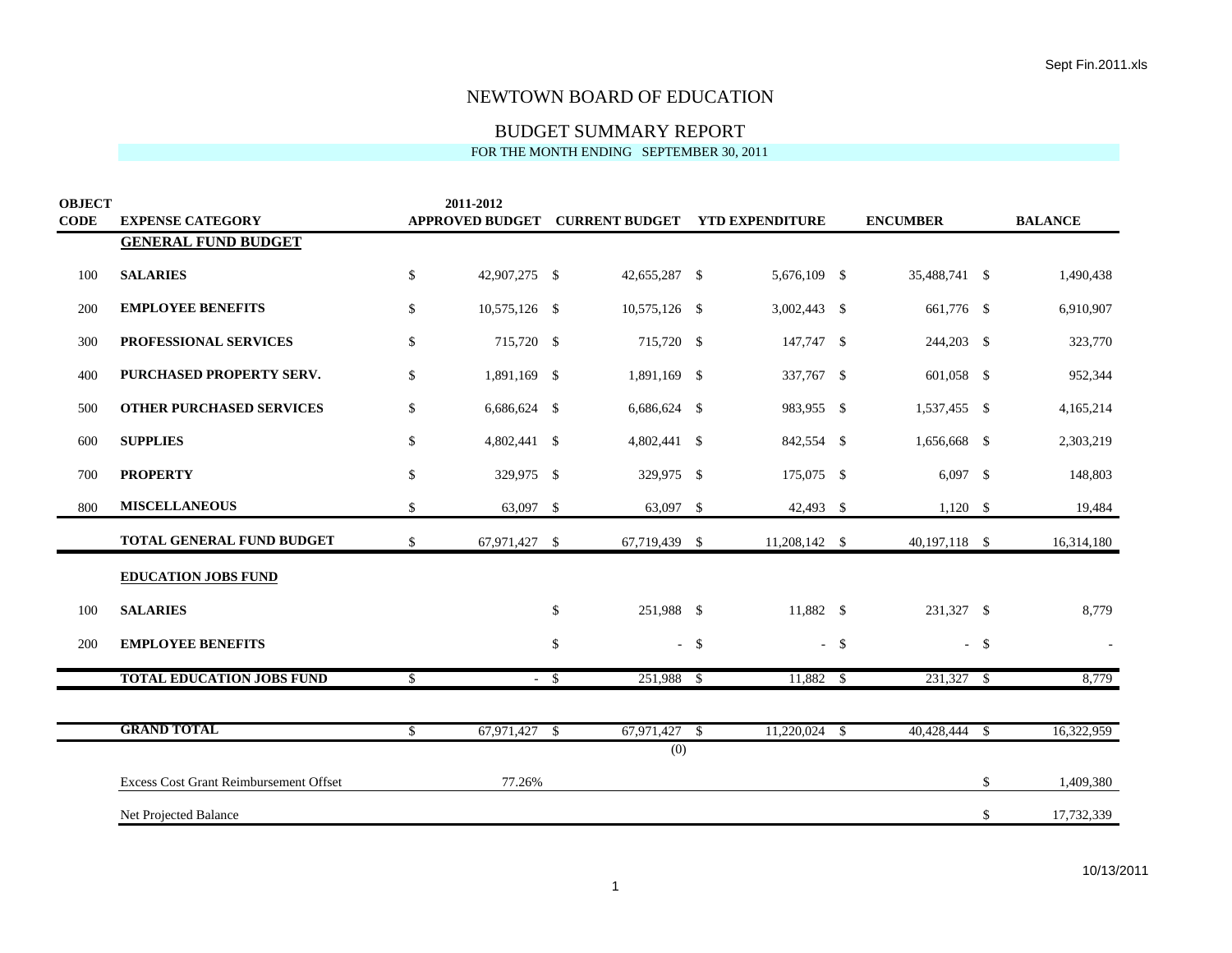BUDGET SUMMARY REPORT

| <b>OBJECT</b><br><b>CODE</b> | <b>EXPENSE CATEGORY</b>                  |     | 2011-2012<br><b>APPROVED BUDGET</b> |                    | <b>CURRENT BUDGET</b> |               | <b>YTD EXPENDITURE</b> |                    | <b>ENCUMBER</b> |        | <b>BALANCE</b> |
|------------------------------|------------------------------------------|-----|-------------------------------------|--------------------|-----------------------|---------------|------------------------|--------------------|-----------------|--------|----------------|
|                              |                                          |     |                                     |                    |                       |               |                        |                    |                 |        |                |
| 100                          | <b>SALARIES</b>                          |     |                                     |                    |                       |               |                        |                    |                 |        |                |
|                              | <b>Administrative Salaries</b>           | \$  | 2,816,460                           | \$                 | 2,816,460             | \$            | 683,682                | $\mathbb{S}$       | 2,126,484 \$    |        | 6,293          |
|                              | Teachers & Specialists Salaries          | \$  | 29,677,257                          | $\mathbf{s}$       | 29,677,257            | $\mathbf{\$}$ | 3,432,993              | $\mathbf{\hat{S}}$ | 25,792,720      | - \$   | 451,544        |
|                              | Early Retirement                         | \$. | 16,000                              | $\mathbf{\hat{S}}$ | 16,000                | \$            | 16,000                 | \$                 |                 | \$     |                |
|                              | Continuing Ed./Summer School             | \$  | 78,939                              | \$                 | 78,939                | \$            | 38,022                 | $\mathbf{\hat{S}}$ | 31,053          | -\$    | 9,863          |
|                              | Homebound & Tutors Salaries              | \$. | 260,452                             | -S                 | 260,452               | \$            | 21,800                 | \$                 | 135,562 \$      |        | 103,090        |
|                              | <b>Certified Substitutes</b>             | \$. | 572,100 \$                          |                    | 572,100               | \$            | 7,659                  | \$                 | 105,075         | -\$    | 459,366        |
|                              | Coaching/Activities                      | \$  | 541,749                             | \$                 | 541,749               | \$            |                        | \$                 | 93,276 \$       |        | 448,473        |
|                              | Staff & Program Development              | \$  | 138,580 \$                          |                    | 138,580 \$            |               | 50,715 \$              |                    | 83,213 \$       |        | 4,651          |
|                              | <b>CERTIFIED SALARIES</b>                | \$  | 34, 101, 537 \$                     |                    | 34, 101, 537 \$       |               | 4,250,871 \$           |                    | 28,367,384 \$   |        | 1,483,281      |
|                              | Supervisors/Technology Salaries          | \$  | 597,487 \$                          |                    | 597,487               | $\mathbb{S}$  | 133,527                | \$                 | 440,033         | - \$   | 23,927         |
|                              | Clerical & Secretarial salaries          | \$  | 1,960,105                           | \$                 | 1,960,105             | \$            | 353,381                | \$                 | 1,614,054       | -\$    | (7, 330)       |
|                              | <b>Educational Assistants</b><br>251,988 | \$  | 1,669,633                           | $\mathbf{\$}$      | 1,417,645             | \$            | 84,537                 | \$                 | 1,369,089       | -\$    | (35,982)       |
|                              | Nurses & Medical advisors                | \$  | 559,337 \$                          |                    | 559,337               | $\mathcal{S}$ | 79,273                 | $\mathbf{\hat{S}}$ | 490,998         | - \$   | (10, 934)      |
|                              | Custodial & Maint Salaries               | \$  | 2,770,430 \$                        |                    | 2,770,430             | $\mathbb{S}$  | 570,189                | $\mathbb{S}$       | 2,205,392 \$    |        | (5,151)        |
|                              | Bus Drivers salaries                     | \$  |                                     | $\mathcal{S}$      |                       | \$            |                        | \$                 |                 | -\$    |                |
|                              | Career/Job salaries                      | \$  | 101,256                             | $\mathcal{S}$      | 101,256               | $\mathcal{S}$ | 19,937                 | $\mathbf{\hat{S}}$ | 73,650          | -\$    | 7,669          |
|                              | Special Education Svcs Salaries          | \$. | 648,087                             | $\mathbf{\hat{S}}$ | 648,087               | \$            | 100,250                | \$                 | 787,846         | -\$    | (240,008)      |
|                              | Attendance & Security Salaries           | \$  | 145,140                             | $\mathbf{\hat{S}}$ | 145,140               | $\mathcal{S}$ | 21,824                 | $\mathbf{\hat{S}}$ | 120,082         | -\$    | 3,235          |
|                              | Extra Work - Non-Cert                    | \$  | 97,900 \$                           |                    | 97,900                | \$            | 27,245                 | \$                 | $20,211$ \$     |        | 50,443         |
|                              | Custodial & Maint. Overtime              | \$. | 213,363 \$                          |                    | 213,363               | \$            | 33,512 \$              |                    |                 | -\$    | 179,851        |
|                              | Civic activities/Park & Rec              | \$  | 43,000 \$                           |                    | 43,000                | \$            | 1,563                  | \$                 |                 | $-$ \$ | 41,437         |
|                              | NON-CERTIFIED SALARIES                   | \$  | 8,805,738 \$                        |                    | 8,553,750 \$          |               | 1,425,237 \$           |                    | 7,121,356 \$    |        | 7,156          |
|                              | <b>SUBTOTAL SALARIES</b>                 | \$  | 42,907,275                          | \$                 | 42,655,287            | \$            | 5,676,109              | -\$                | 35,488,741 \$   |        | 1,490,438      |
|                              |                                          |     |                                     | \$                 | (251,988)             |               |                        |                    |                 |        |                |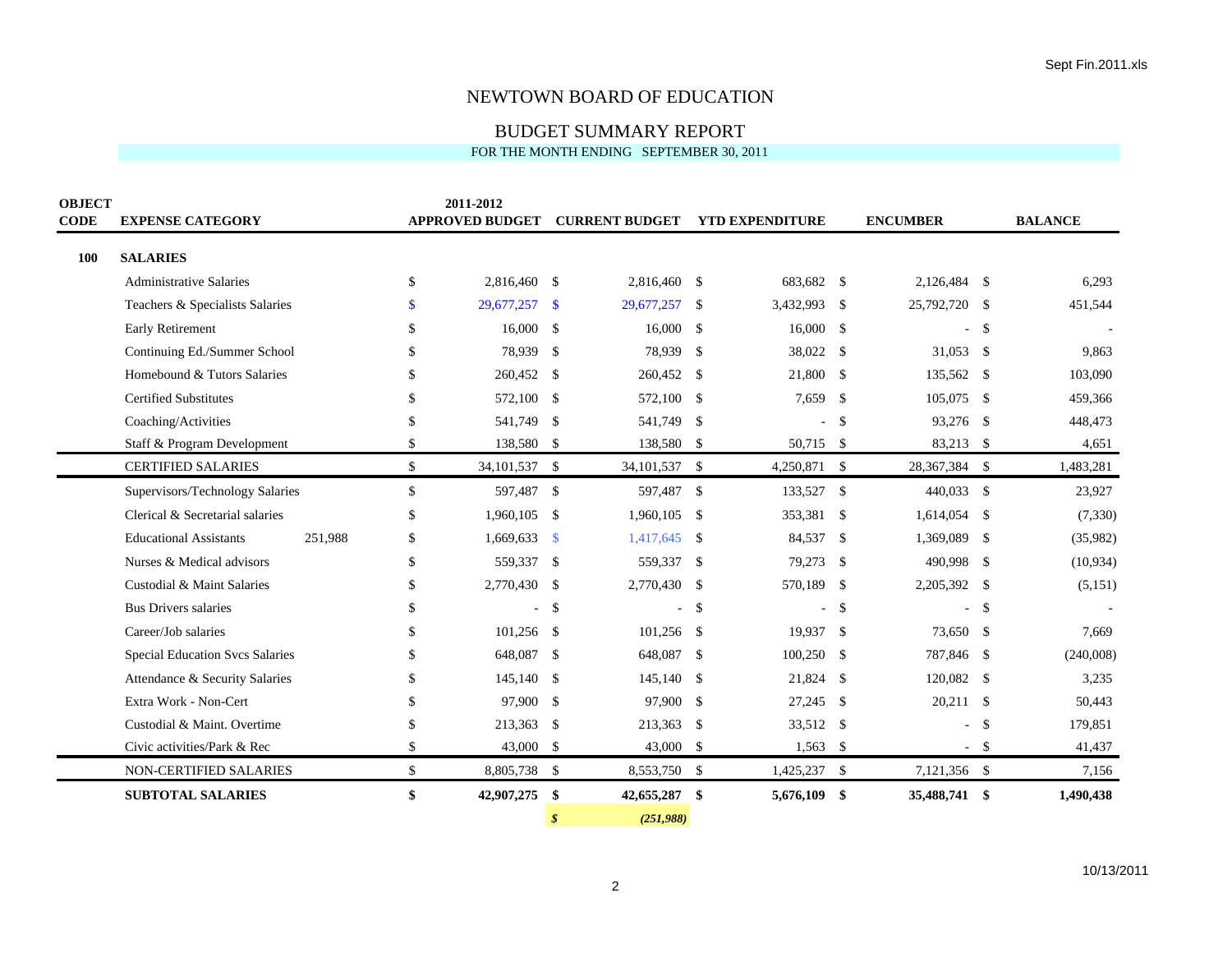BUDGET SUMMARY REPORT

| <b>OBJECT</b><br><b>CODE</b> | <b>EXPENSE CATEGORY</b>            |    | 2011-2012<br><b>APPROVED BUDGET</b> |      | <b>CURRENT BUDGET</b> |               | <b>YTD EXPENDITURE</b> |               | <b>ENCUMBER</b> |        | <b>BALANCE</b> |
|------------------------------|------------------------------------|----|-------------------------------------|------|-----------------------|---------------|------------------------|---------------|-----------------|--------|----------------|
| 200                          | <b>EMPLOYEE BENEFITS</b>           |    |                                     |      |                       |               |                        |               |                 |        |                |
|                              | Medical & Dental Expenses          | \$ | 8,081,152 \$                        |      | 8,081,152 \$          |               | 2,142,417              | \$            | 421,366 \$      |        | 5,517,369      |
|                              | Life Insurance                     | \$ | 85,385 \$                           |      | 85,385 \$             |               | 20,084                 | -S            |                 | $-$ \$ | 65,301         |
|                              | FICA & Medicare                    | \$ | $1,261,524$ \$                      |      | 1,261,524 \$          |               | 186,800                | \$            | $\sim$          | \$     | 1,074,724      |
|                              | Pensions                           | \$ | 439,463 \$                          |      | 439,463               | $\mathcal{S}$ | 411,033                | \$            | 27,380 \$       |        | 1,050          |
|                              | Unemployment & Employee Assist.    | \$ | 243,602 \$                          |      | 243,602               | <sup>\$</sup> | 8,778                  | \$            |                 | -\$    | 234,824        |
|                              | <b>Workers Compensation</b>        | \$ | 464,000 \$                          |      | 464,000 \$            |               | 233,331 \$             |               | 213,030 \$      |        | 17,639         |
|                              | <b>SUBTOTAL EMPLOYEE BENEFITS</b>  | \$ | 10,575,126 \$                       |      | 10,575,126 \$         |               | 3,002,443              | \$            | 661,776 \$      |        | 6,910,907      |
| 300                          | PROFESSIONAL SERVICES              |    |                                     |      |                       |               |                        |               |                 |        |                |
|                              | <b>Professional Services</b>       | \$ | 489,684 \$                          |      | 489,684 \$            |               | 63,640 \$              |               | 224,532 \$      |        | 201,512        |
|                              | Professional Educational Ser.      | \$ | 226,036 \$                          |      | 226,036 \$            |               | 84,107                 | \$            | 19,671 \$       |        | 122,259        |
|                              | <b>SUBTOTAL PROFESSIONAL SVCS</b>  | \$ | 715,720 \$                          |      | 715,720 \$            |               | 147,747                | \$            | 244,203 \$      |        | 323,770        |
| 400                          | <b>PURCHASED PROPERTY SVCS</b>     |    |                                     |      |                       |               |                        |               |                 |        |                |
|                              | Buildings & Grounds Services       | \$ | 672,300 \$                          |      | 672,300 \$            |               | 157,870 \$             |               | 343,031 \$      |        | 171,399        |
|                              | Utility Services - Water & Sewer   | \$ | 123,450                             | -\$  | 123,450 \$            |               | 18,391                 | \$            |                 | \$     | 105,059        |
|                              | Building, Site & Emergency Repairs | S  | 460,850 \$                          |      | 460,850 \$            |               | 77,037                 | -S            | 45,661 \$       |        | 338,152        |
|                              | <b>Equipment Repairs</b>           | \$ | 246,571                             | - \$ | 246,571 \$            |               | 29,944                 | \$            | 44,420          | -\$    | 172,206        |
|                              | Rentals - Building & Equipment     | \$ | 291,498 \$                          |      | 291,498 \$            |               | 54,524 \$              |               | 167,945 \$      |        | 69,029         |
|                              | Building & Site Improvements       | \$ | 96,500 \$                           |      | 96,500 \$             |               |                        | <sup>\$</sup> |                 | \$     | 96,500         |
|                              | <b>SUBTOTAL PUR. PROPERTY SER.</b> | \$ | 1,891,169 \$                        |      | 1,891,169             | -\$           | 337,767                | \$            | 601,058         | -\$    | 952,344        |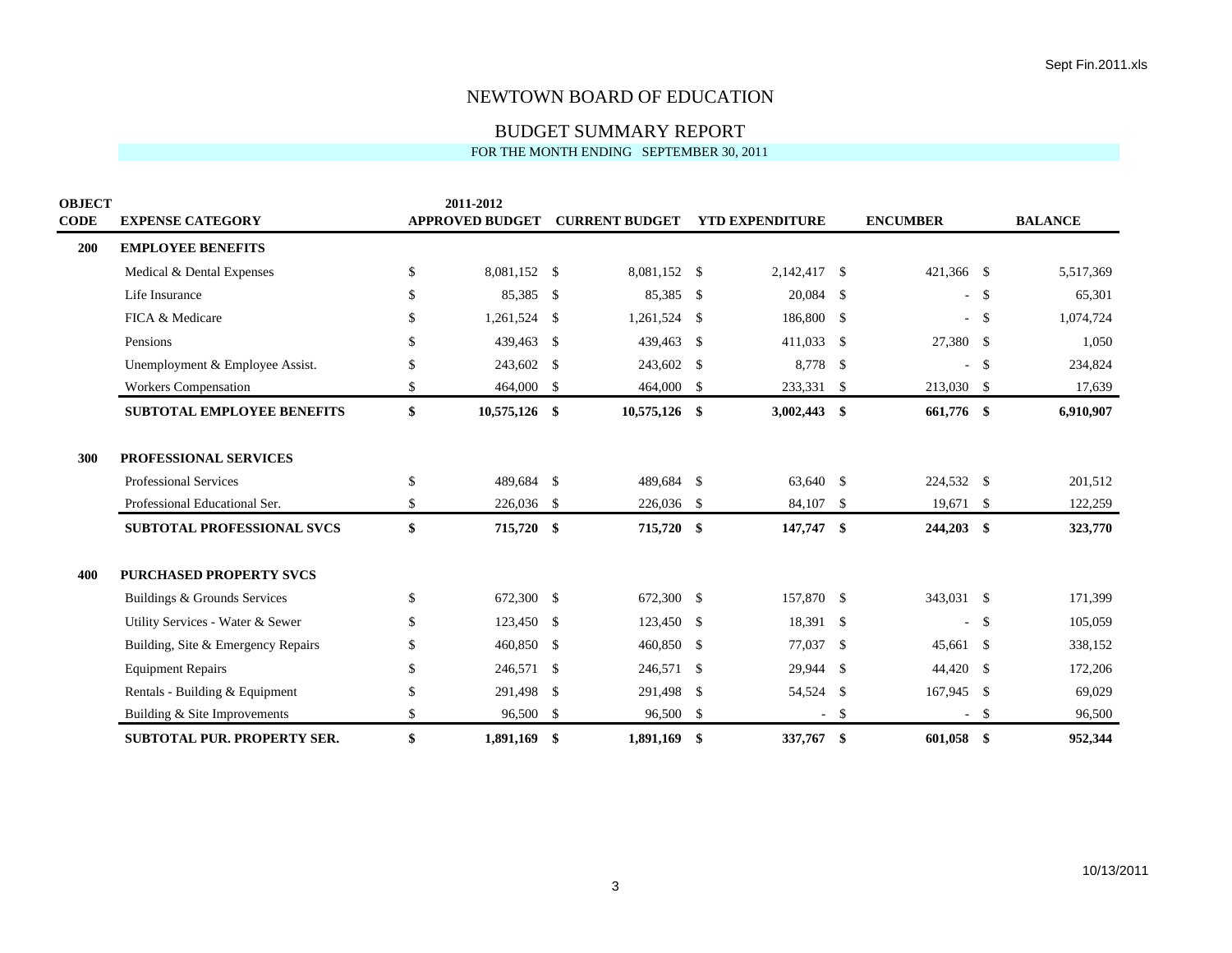BUDGET SUMMARY REPORT

| <b>OBJECT</b> |                                  | 2011-2012              |      |                       |                    |                        |     |                 |               |                |
|---------------|----------------------------------|------------------------|------|-----------------------|--------------------|------------------------|-----|-----------------|---------------|----------------|
| <b>CODE</b>   | <b>EXPENSE CATEGORY</b>          | <b>APPROVED BUDGET</b> |      | <b>CURRENT BUDGET</b> |                    | <b>YTD EXPENDITURE</b> |     | <b>ENCUMBER</b> |               | <b>BALANCE</b> |
| 500           | <b>OTHER PURCHASED SERVICES</b>  |                        |      |                       |                    |                        |     |                 |               |                |
|               | <b>Contracted Services</b>       | \$<br>393,983 \$       |      | 393,983 \$            |                    | 157,333 \$             |     | 79,744 \$       |               | 156,906        |
|               | <b>Transportation Services</b>   | \$<br>4,423,601 \$     |      | 4,423,601             | -\$                | 135,627                | -\$ | ä,              | \$            | 4,287,974      |
|               | Insurance - Property & Liability | \$<br>333,731          | - \$ | 333,731               | -\$                | 186,179                | -S  | 140,764 \$      |               | 6,788          |
|               | Communications                   | \$<br>148,718 \$       |      | 148,718               | -\$                | 6,253                  | -S  | 91,128          | - \$          | 51,338         |
|               | <b>Printing Services</b>         | \$<br>54,560           | - \$ | 54,560                | $\mathcal{S}$      | 6,999                  | -\$ | 424             | <sup>\$</sup> | 47,137         |
|               | Tuition - Out of District        | \$<br>1,104,055        | -\$  | 1,104,055             | $\mathcal{S}$      | 465,310 \$             |     | 1,216,171       | -\$           | (577, 426)     |
|               | Student Travel & Staff Mileage   | \$<br>227,976 \$       |      | 227,976 \$            |                    | 26,253                 | -\$ | 9,225           | - \$          | 192,498        |
|               | SUBTOTAL OTHER PURCHASED SER.    | \$<br>6,686,624        | -\$  | 6,686,624             | \$                 | 983,955                | \$  | 1,537,455 \$    |               | 4,165,214      |
| 600           | <b>SUPPLIES</b>                  |                        |      |                       |                    |                        |     |                 |               |                |
|               | Instructional & Library Supplies | \$<br>983,763 \$       |      | 983,763 \$            |                    | 321,090 \$             |     | 134,580 \$      |               | 528,093        |
|               | Software, Medical & Office Sup.  | \$<br>169,107 \$       |      | $169,107$ \$          |                    | 49,668                 | -S  | 29,651 \$       |               | 89,787         |
|               | <b>Plant Supplies</b>            | \$<br>361,100 \$       |      | 361,100               | $\mathcal{S}$      | 99,122                 | \$  | 83,077          | -\$           | 178,901        |
|               | Electric                         | \$<br>1,637,617        | - \$ | 1,637,617             | -\$                | 252,790                | -\$ | 1,384,871       | - \$          | (45)           |
|               | Propane & Natural Gas            | \$<br>398,287          | - \$ | 398,287               | -\$                | 20,842                 | -\$ |                 | - \$          | 377,445        |
|               | Fuel Oil                         | \$<br>544,034          | - \$ | 544,034               | $\mathbf{\hat{S}}$ | 28,274                 | -\$ |                 | $-$ \$        | 515,760        |
|               | Fuel For Vehicles & Equip.       | \$<br>471,739          | -\$  | 471,739               | $\mathcal{S}$      | $(2,659)$ \$           |     |                 | -\$           | 474,398        |
|               | Textbooks                        | \$<br>236,794 \$       |      | 236,794 \$            |                    | 73,426 \$              |     | 24,488 \$       |               | 138,880        |
|               | <b>SUBTOTAL SUPPLIES</b>         | \$<br>4,802,441 \$     |      | 4,802,441 \$          |                    | 842,554                | -\$ | 1,656,668       | -\$           | 2,303,219      |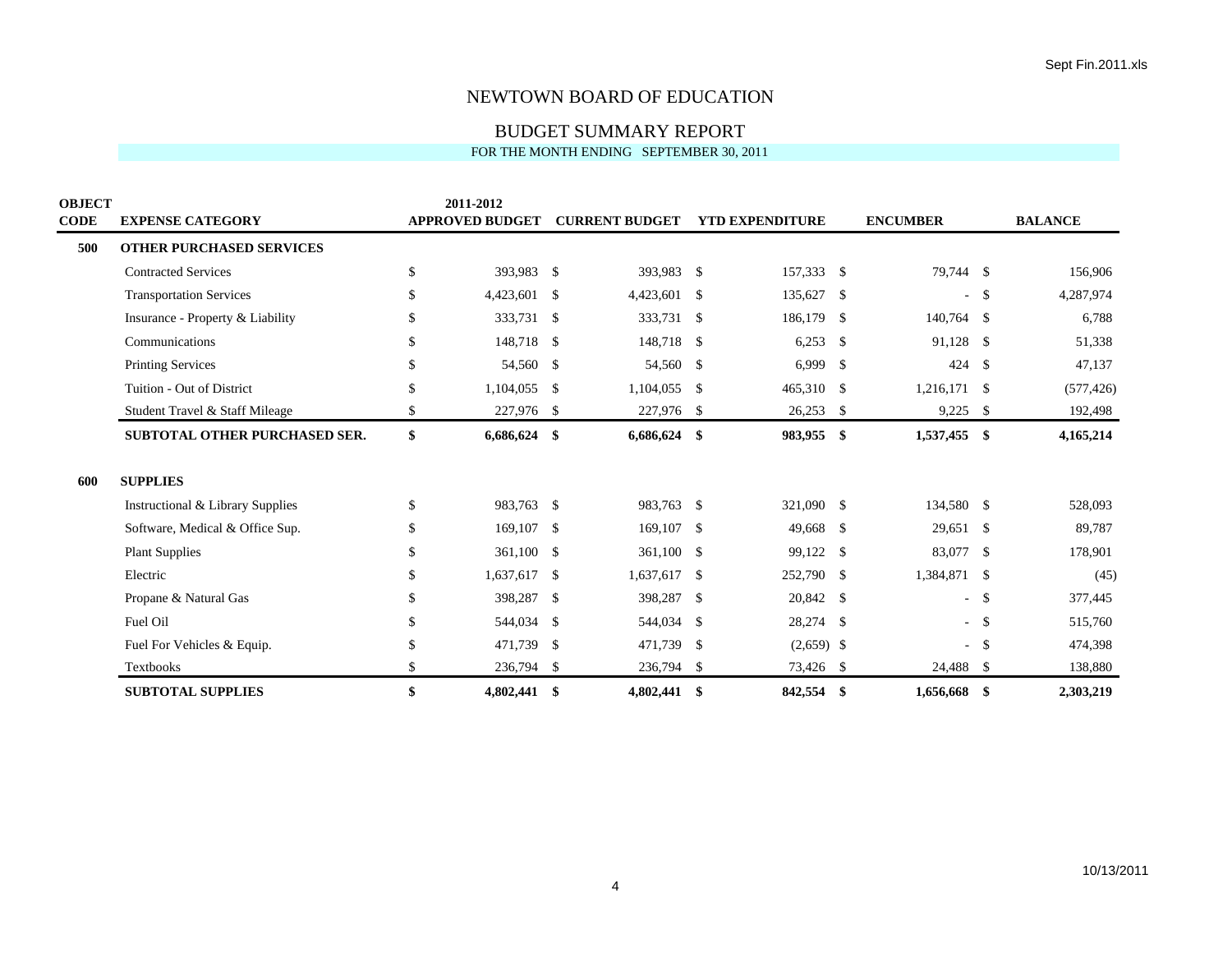# BUDGET SUMMARY REPORT

| <b>OBJECT</b><br><b>CODE</b> | <b>EXPENSE CATEGORY</b>          | 2011-2012<br><b>APPROVED BUDGET</b> |        | <b>CURRENT BUDGET</b> |        | <b>YTD EXPENDITURE</b>           |        | <b>ENCUMBER</b> |        | <b>BALANCE</b> |
|------------------------------|----------------------------------|-------------------------------------|--------|-----------------------|--------|----------------------------------|--------|-----------------|--------|----------------|
| 700                          | <b>PROPERTY</b>                  |                                     |        |                       |        |                                  |        |                 |        |                |
|                              | Capital Improvements (Sewers)    | \$<br>124,177 \$                    |        | 124,177 \$            |        | 124,177 \$                       |        |                 | $-$ \$ | $\theta$       |
|                              | <b>Technology Equipment</b>      | \$<br>155,102 \$                    |        | 155,102 \$            |        | $47,130$ \$                      |        |                 | $-$ \$ | 107,972        |
|                              | Other Equipment                  | \$<br>50,696 \$                     |        | 50,696 \$             |        | 3,768 $\frac{1}{2}$              |        | $6,097$ \$      |        | 40,831         |
|                              | <b>SUBTOTAL PROPERTY</b>         | \$<br>329,975 \$                    |        | 329,975 \$            |        | 175,075 \$                       |        | 6,097           | \$     | 148,803        |
| 800                          | <b>MISCELLANEOUS</b>             |                                     |        |                       |        |                                  |        |                 |        |                |
|                              | Memberships                      | \$<br>63,097 \$                     |        | 63,097 \$             |        | 42,493 \$                        |        | $1,120$ \$      |        | 19,484         |
|                              | <b>SUBTOTAL MISCELLANEOUS</b>    | \$<br>63,097 \$                     |        | 63,097 \$             |        | 42,493 \$                        |        | $1,120$ \$      |        | 19,484         |
|                              | <b>TOTAL LOCAL BUDGET</b>        | \$<br>67,971,427 \$                 |        | 67,719,439 \$         |        | 11,208,142 \$                    |        | 40,197,118 \$   |        | 16,314,180     |
|                              | <b>EDUCATION JOBS FUND</b>       |                                     |        |                       |        | REVENUE RECEIVED YTD EXPENDITURE |        | <b>ENCUMBER</b> |        | <b>BALANCE</b> |
|                              |                                  |                                     |        |                       |        |                                  |        |                 |        |                |
|                              | <b>Salaries</b>                  |                                     | \$     | 251,988 \$            |        | 11,882 \$                        |        | 231,327 \$      |        | 8,779          |
|                              | <b>Employee Benefits</b>         |                                     | \$     |                       | $-$ \$ |                                  | $-$ \$ |                 | $-$ \$ |                |
|                              | <b>TOTAL EDUCATION JOBS FUND</b> | \$                                  | $-$ \$ | 251,988 \$            |        | 11,882 \$                        |        | 231,327 \$      |        | 8,779          |
|                              | <b>TOTAL BUDGET ALL SOURCES</b>  | \$<br>67,971,427 \$                 |        | 67,971,427 \$         |        | 11,220,024 \$                    |        | 40,428,444      | -\$    | 16,322,959     |